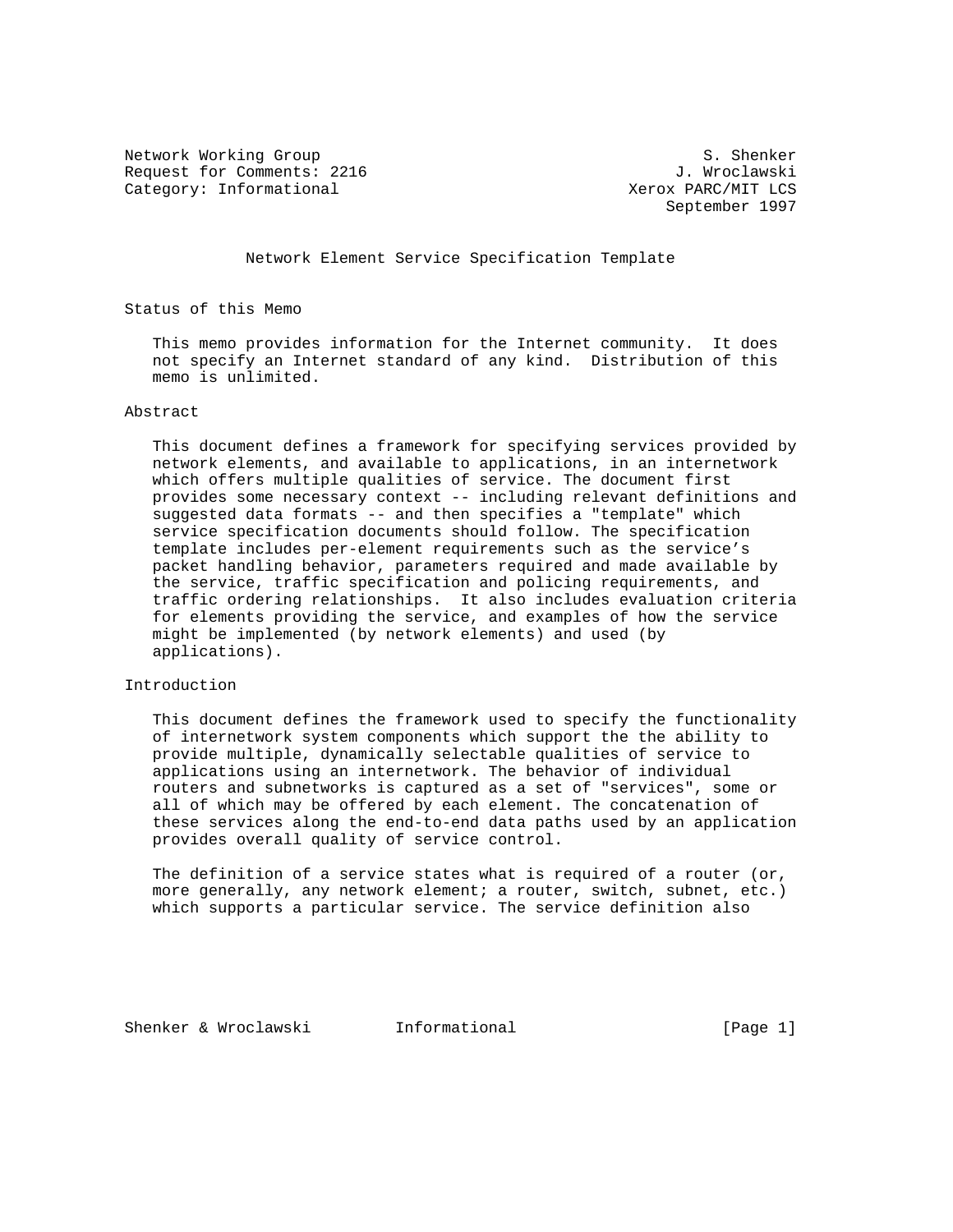specifies parameters used to invoke the service, the relationship between those parameters and the service delivered, and the end-to end behavior obtained by concatenating several instances of the service.

 Each service definition also specifies the interface between that service and the environment. This includes the parameters needed to invoke the service, informational parameters which the service must make available for use by setup, routing, and management mechanisms, and information which should be carried between end-nodes and network elements by those mechanisms in order to achieve the desired end-to end behavior. However, a service definition does not describe the specific protocols or mechanisms used to establish state in the network elements for flows that use the described service.

 Services defined following the guidelines of this document are intended for use both within the global Internet and private IP networks. In certain cases a concatenation of network element services may be used to provide a range of end-to-end behaviors, some more suited to a decentralized internet and some more appropriate for a tightly managed private network. This document points out places where such distinction may be appropriate.

 This document is comprised of three parts. The first defines some terms used both in this document and in the various service specification documents. The second discusses data formats and representations. The third portion of the document describes the various components of the service specification template.

Definitions

 The following terms are used throughout this document. Service specification documents should employ the same terms to express these concepts.

o Quality of Service (QoS)

 In the context of this document, quality of service refers to the nature of the packet delivery service provided, as described by parameters such as achieved bandwidth, packet delay, and packet loss rates. Traditionally, the Internet has offered a single quality of service, best-effort delivery, with available bandwidth and delay characteristics dependent on instantaneous load. Control over the quality of service seen by applications is exercised by adequate provisioning of the network infrastructure. In contrast, a network with dynamically controllable quality of service allows individual application sessions to request network packet delivery characteristics according to their perceived needs, and may provide

Shenker & Wroclawski **Informational** [Page 2]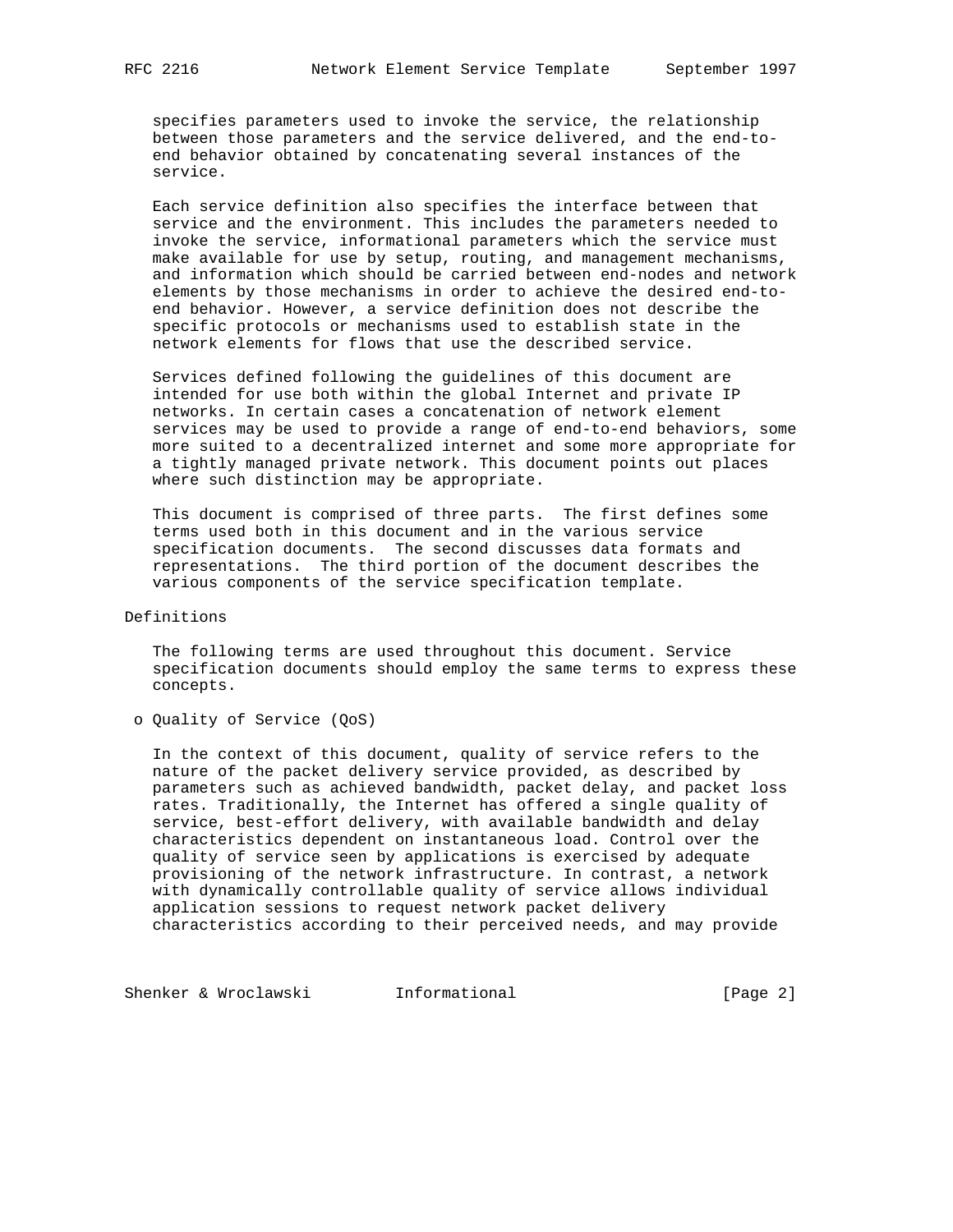different qualities of service to different applications. It should be understood that there is a range of useful possibilities between the two endpoints of providing no dynamic QoS control at all and providing extremely precise and accurate control of QoS parameters.

## o Network Element

 A "Network Element" (or the equivalent shorter form "Element"), is any component of an internetwork which directly handles data packets and thus is potentially capable of exercising QoS control over data flowing through it. Network elements include routers, subnetworks, and end-node operating systems. A QoS-capable network element is one which offers one or more of the services defined according to the rules given in this document. Note that this definition, by itself, preclude QoS-capable network elements that meet performance goals purely through adequate provisioning rather than active admission and traffic control mechanisms. A "QoS-aware" network element is one which supports the interfaces (described below) required by the service definitions. Thus, a QoS-aware network element need not actually offer any of the services defined according to the format of this document; it merely needs to know how to deny service requests.

### o Flow

 For the purposes of this document a flow is a set of packets traversing a network element all of which are covered by the same request for control of quality of service. At a given network element a flow may consist of the packets from a single application session, or it may be an aggregation comprising the combined data traffic from a number of application sessions.

 NOTE: this definition of a flow is different from that used in IPv6, where a flow is defined as those packets with the same source address and FlowID.

 Mechanisms used to associate a request for quality of service control with the packets covered by that request are beyond the scope of this document.

## o Service

 The phrase "service" or "QoS Control Service" describes a named, coordinated set of QoS control capabilities provided by a single network element. The definition of a service includes a specification of the functions to be performed by the network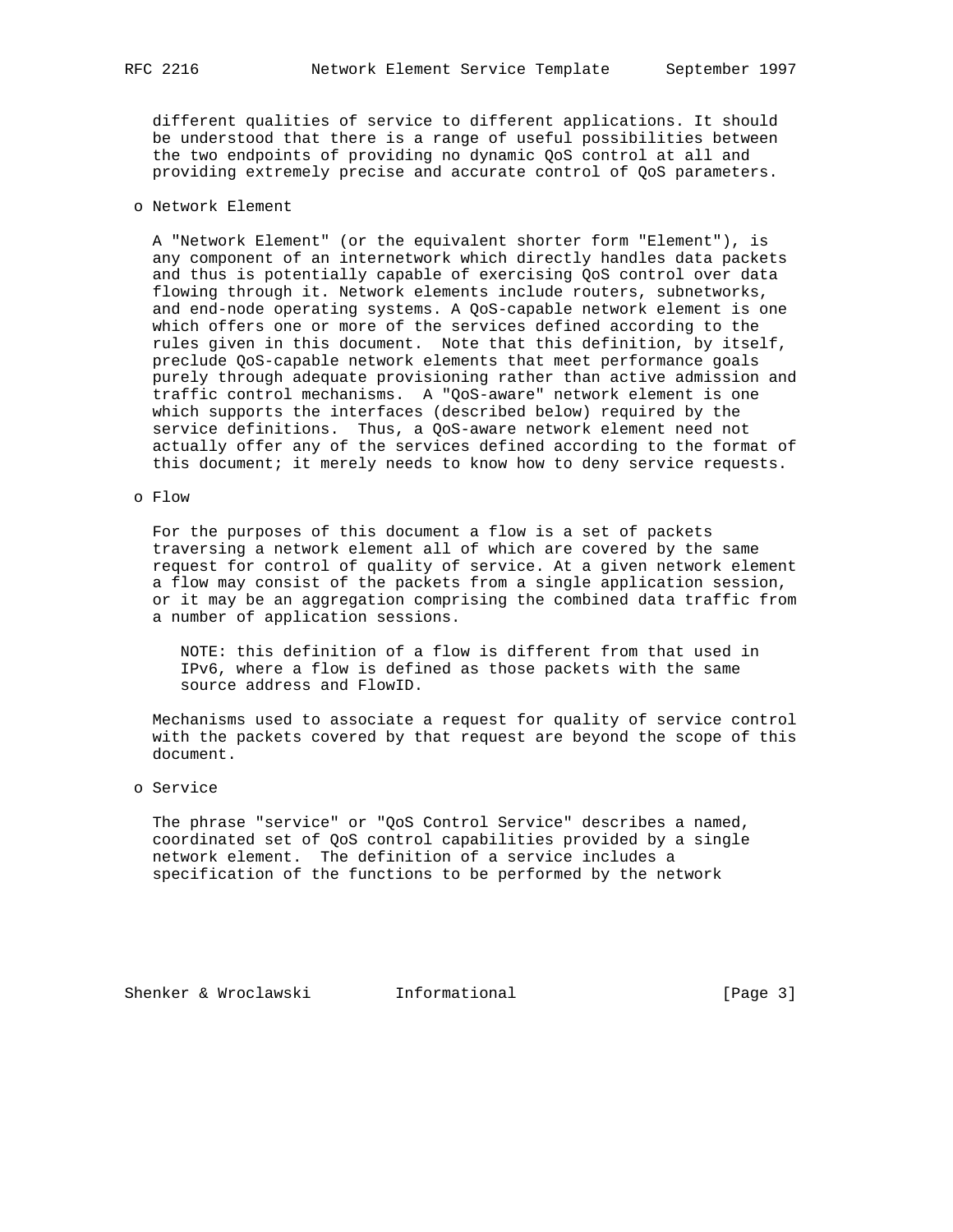element, the information required by the element to perform these functions, and the information made available by the element to other elements of the system. A service is conceptually implemented within the "service module" contained within the network element.

 NOTE: The above defines a precise meaning for the word "service". Service is a word which has a variety of meanings throughout the networking community; the definition of "service" given here refers specifically to the actions and responses of a single network element such as a router or subnet. This contrasts with the more end-to-end oriented definition of the same word seen in some other networking contexts.

#### o Behavior

 A "behavior" is the QoS-related end-to-end performance seen by an application session. This behavior is the end result of composing the services offered by each network element along the path of the application's data flow.

 When each network element along a data flow path offers the same service, it is frequently possible to explain the resulting end-to end behavior in a straightforward fashion. The behavior of a data flow path comprised of elements using different services is more complicated, and may in fact be undefined. A future version of this document may impose additional requirements on the service specification relating to multi-service concatenation.

o Characterization

 A characterization is a computed approximation of the actual end-to end behavior which would be seen by a flow requesting specific QoS services from the network. By providing additional information to the end-nodes before a flow is established, characterizations assist the end-nodes in choosing the services to be requested from the network.

o Characterization Parameters

 Characterizations are computed from a set of characterization parameters provided by each network element on the flow's path, and a composition function which computes the end-to-end characterization from those parameters. The composition function may in practice be executed in a distributed fashion by the setup or routing protocol, or the characterization parameters may be gathered to a single point and the characterization computed at that point.

Shenker & Wroclawski and Informational (Page 4)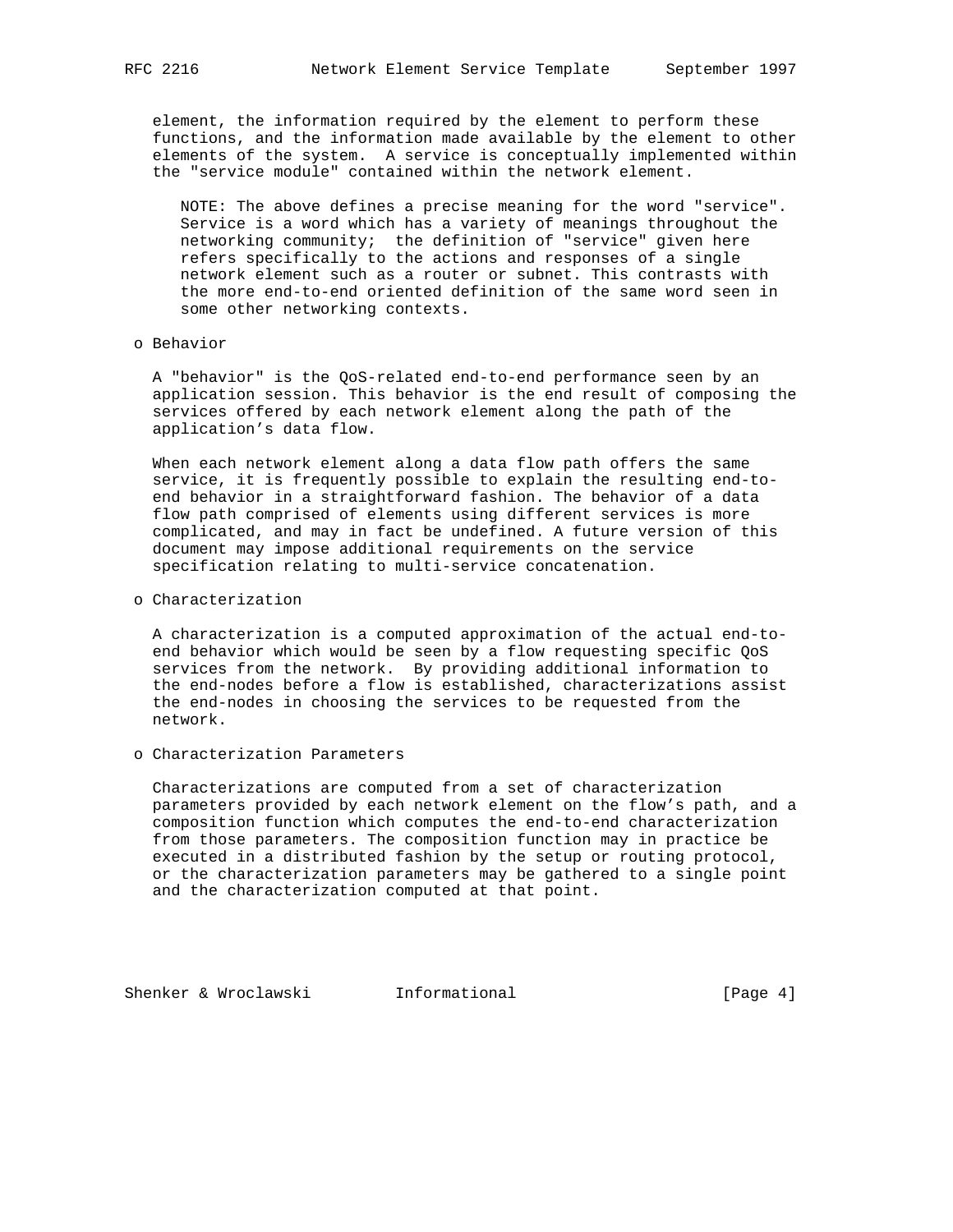Several characterizations may be computed for a single candidate data flow. Conversely, a service may provide no characterizations, and under some conditions no characterizations may be available to the end-nodes requesting QoS services.

o Composition Function

 A composition function accepts characterization parameters as input and computes a characterization, as described above.

o Traffic Specification (TSpec)

 A Traffic Specification, or TSpec, is a description of the traffic pattern for which service is being requested. In general, the TSpec forms one side of a "contract" between the data flow and the service. Once a service request is accepted, the service module has agreed to provide a specific QoS as long as the flow's data traffic continues to be accurately described by the TSpec.

 As examples, this specification might take the form of a token bucket filter (defined below) or an upper bound on the peak rate. Note that the traffic specification specifies the flow's \*allowed\* traffic pattern, not the flows \*actual\* traffic pattern. The behavior of a service when a flow's actual traffic does not conform to the traffic specification must be defined by the service (see "Policing" below).

o Service Request Specification (RSpec)

 A Service Request Specification, or RSpec, is a specification of the quality of service a flow wishes to request from a network element. The contents of a service request specification is highly specific to a particular service. As examples, these specifications might contain information about bandwidth allocated to the flow, maximum delays, or packet loss rates.

o Setup Protocol

 A setup protocol is used to carry QoS-related information from the end-nodes requesting QoS control to network elements which must exercise that control, and to install and maintain to required QoS control state in those network elements. A setup protocol may also be used to collect QoS-related information from interior network elements along an application's data flow path for ultimate delivery to end nodes. Examples of protocols which perform setup functions are RSVP [RFC 2205], ST-II [RFC 1819], and Q.2931.

Shenker & Wroclawski 1nformational (Page 5)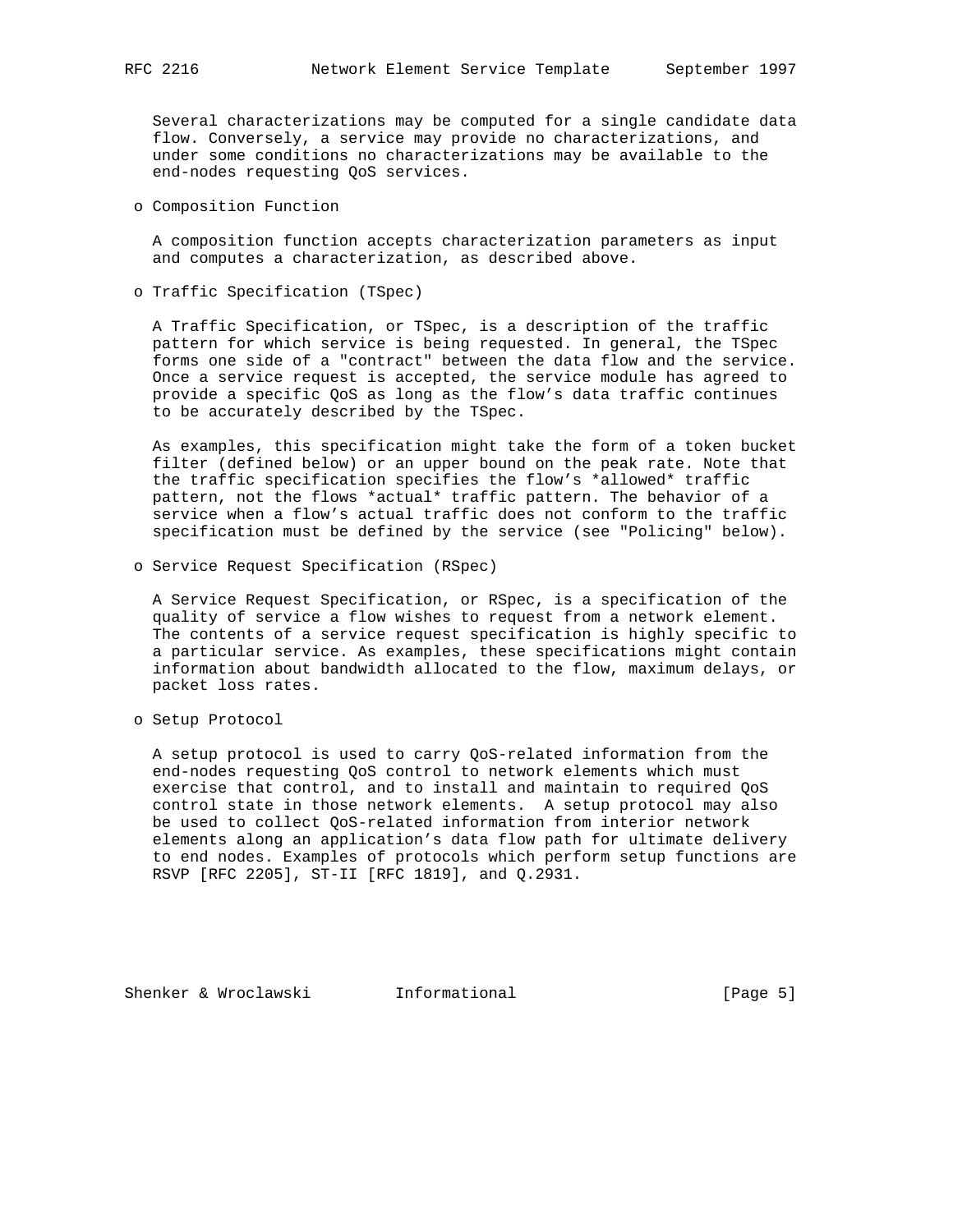Note that other mechanisms, such as network management protocols, may also perform this function. The phrase "setup protocol" conventionally refers to a protocol with this function as its primary purpose.

o Token Bucket

 A Token Bucket is a particular form of traffic specification consisting of a "token rate" r and a "bucket size" b. Essentially, the r parameter specifies the continually sustainable data rate, while the b parameter specifies the extent to which the data rate can exceed the sustainable level for short periods of time. More specifically, the traffic must obey the rule that over all time periods, the amount of data sent cannot exceed rT+b, where T is the length of the time period.

Token buckets are further discussed in [PARTRIDGE].

o Token Bucket Filter

 A Token Bucket Filter is a filtering or policing function which differentiates those packets in a traffic flow which conform to a particular token bucket specification from those packets which do not. The specific treatment accorded nonconforming packets is not specified in this definition; common actions are relegating the packet to best effort service, discarding the packet, or marking the packet in some fashion.

o Admission Control

 Admission control is the process of deciding whether a newly arriving request for service from a network element can be granted. This action must be performed by any service which wishes to offer absolute quantitative bounds on overall performance. It is not necessary for services which provide only relative statements about performance, such as the Internet's current best-effort service. The precise criteria for making the admission control decision are a specific to each particular service.

o Policing

 Policing is the set of actions triggered when a flow's actual data traffic characteristics exceed the expected values given in the flow's traffic specification. Services which require policing functions to operate correctly must specify both the action to be

Shenker & Wroclawski and Informational (Page 6)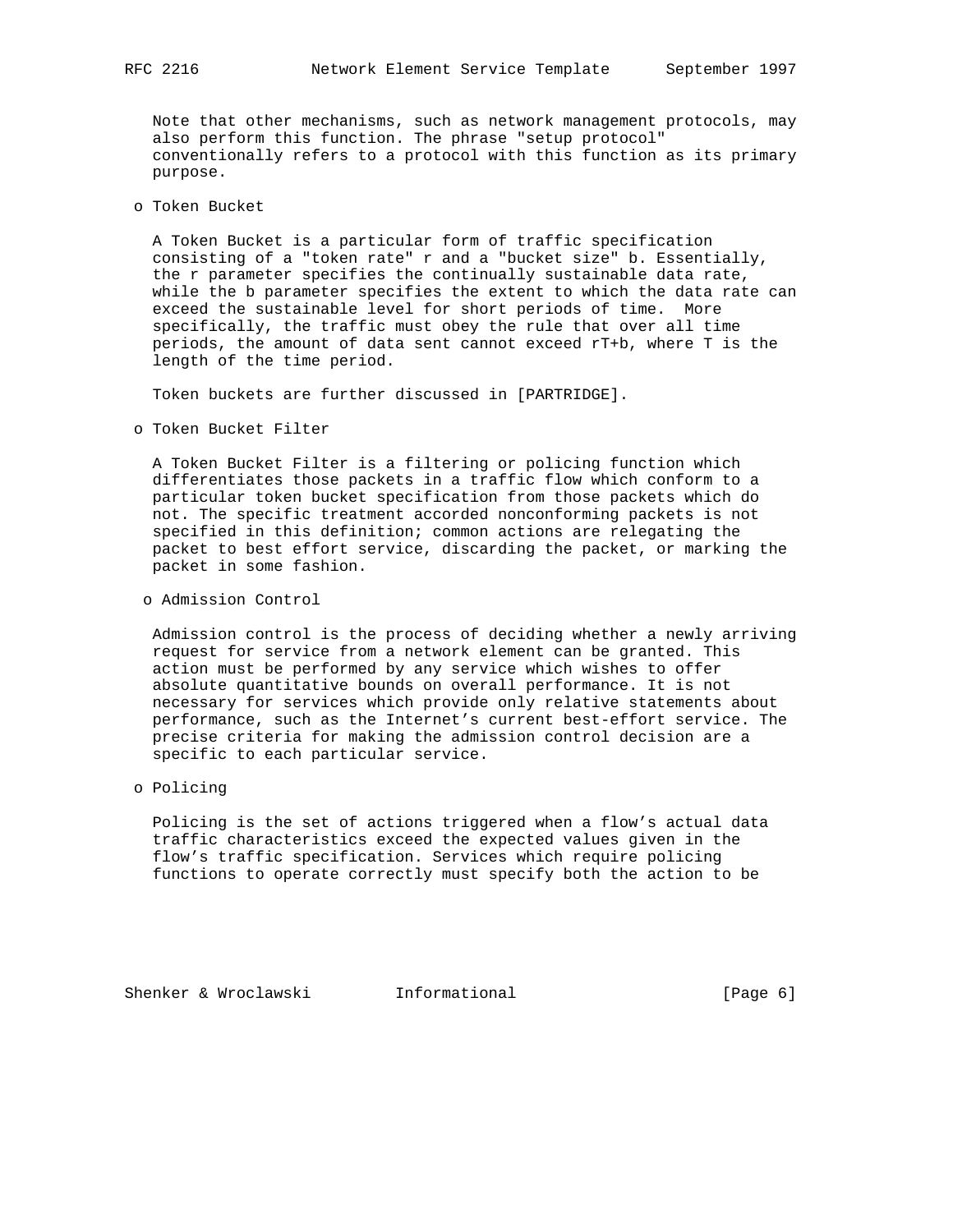taken when such discrepancies occur and the locations in the network where discrepancies are to be detected. Examples of such actions might include relegating the packet to best effort service, dropping packets, reshaping the traffic, or marking non-conforming traffic in some fashion.

o Interfaces

 The service module conceptually interacts with other portions of the network element through a number of interfaces. The service specification document should clearly define the specific data, including formats, which moves across each conceptual interface, and ensure that the mapping between conceptual interfaces and the specific mechanisms of the service being defined are clear.

Data Format and Representation

 A service module will import and export a variety of data according to the specific requirements of the services the network element supports. Each service definition MUST specify the format of each such data item in an abstract manner. The information specified must be sufficient for the designer of a setup protocol to correctly select an appropriate concrete (packet) format for variables containing this data. At minimum, the following information must be given:

 - Type: whether the quantity is an enumeration, a numerical value, etc.

 - Range: for numerical quantities, the minimum and maximum values the quantity must be able to represent. For enumerated quantities, an estimate of the maximum number of items which may need be enumerated in the future, even if many of the values are currently unused.

 - Precision: the precision with which a numerical quantity must be represented, and whether that precision is absolute (calling for an integer quantity) or a percentage of the value (allowing for a floating point quantity).

 The service definition SHOULD additionally specify a preferred concrete format for each data field, in the usual packet-layout format used in current Internet Standard documents or in some other accepted specification format. If the service definition contains these concrete definitions, they should be sufficiently complete and detailed to allow the service definition to be incorporated by reference into the specifications for setup protocols and other users of the specified data.

Shenker & Wroclawski and Informational (Page 7)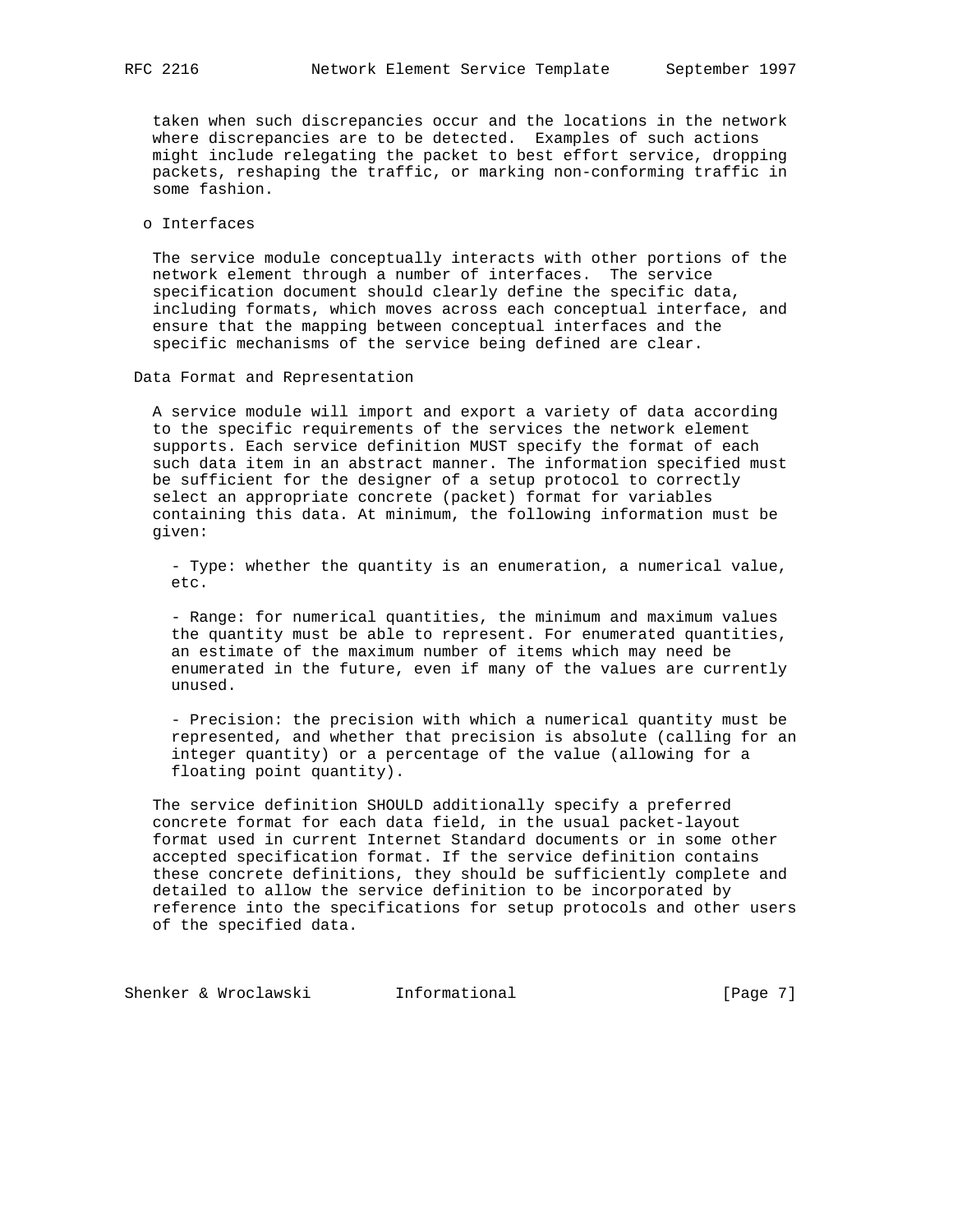NOTE: The wording above is intended to encourage the use of common data formats by all protocols carrying data related to a specific service, while not mandating this common format or infringing on the freedom of protocol specification designers to define data representations using alternative mechanisms such as ASN.1 or XDR.

Service and Data Element Naming

 End-nodes, network elements, setup protocols, and management entities within an integrated services internetwork need to exchange information about services, service invocation parameters, characterization parameters, and the intermediate variables and end results of composition functions. To support this requirement, a single uniform namespace is established for services and their parameters.

The namespace is a two-level hierarchy:

<service\_name>.<parameter\_name>.

Each of these elements is a integer numerical quantity.

 <Service Name> is an integer in the range 1 to 254. The number space is broken into three regions.

 Service number 1 is used to indicate that the associated parameter is generic", and is not associated with a specific service. This use of generic parameters is described more fully in [RFC 2215].

 The range from 2 to 127 used to name services defined by the IETF. Procedures for allocating service numbers in this region will be established by the IETF INT-SERV WG and the IANA. Services designed for public use should obtain a number from this space. The minimum requirement for doing so is a published RFC following the format described in this note.

 Service numbers in the region above 127 are reserved for experimental or private services. Service designers may allocate numbers from this space at random for local experimental use. A policy for global but temporary allocation of these numbers may be established in the future if necessary.

 The value 0 is left unused to allow the direct mapping of parameter names to MIB object names, as described below.

 The value 255 is reserved to facilitate future expansion of the service number space, if required.

Shenker & Wroclawski and Informational (Page 8)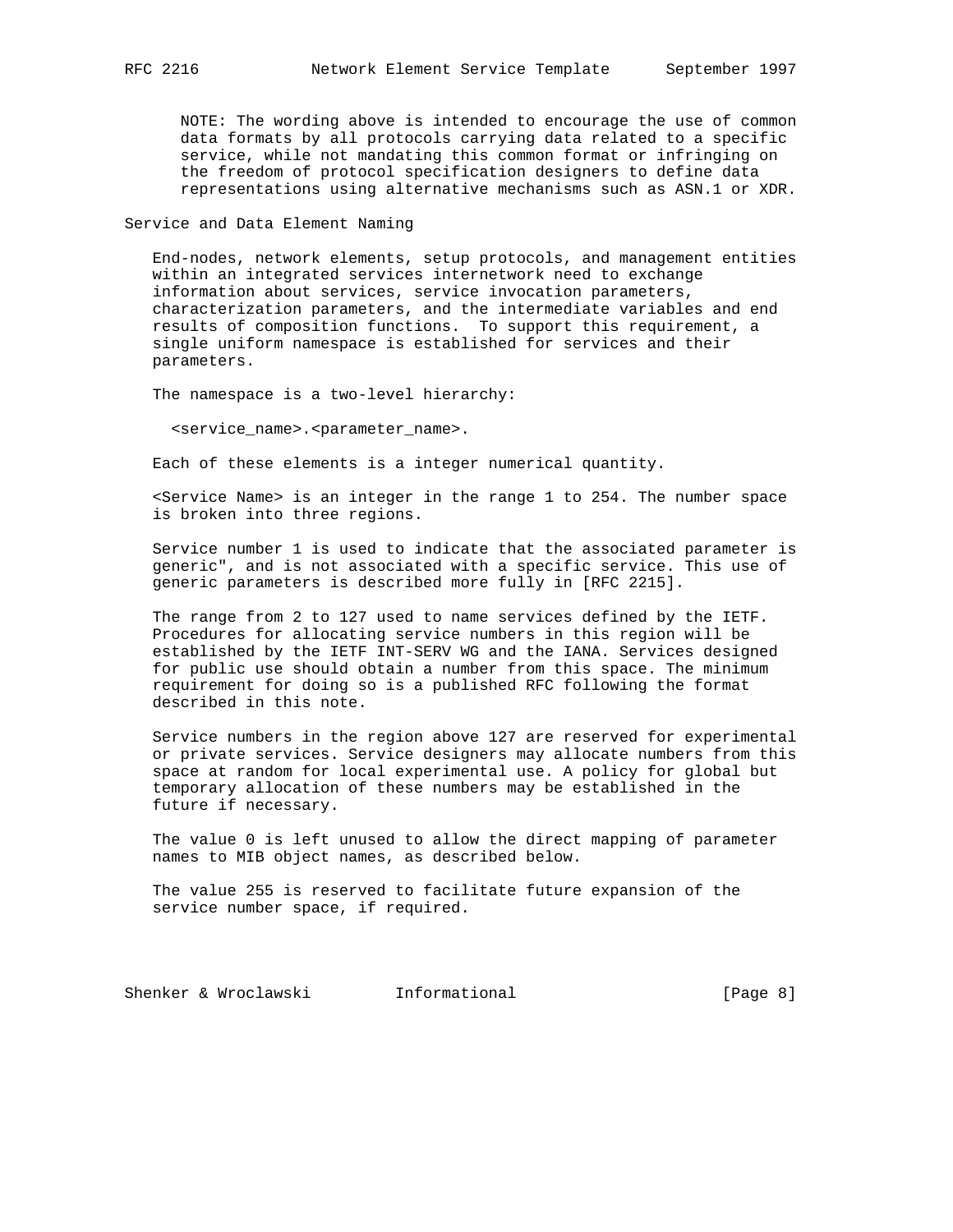<Parameter\_name> is a number in the range 1 to 254, allocated on a per-service basis. Within this range, the values 1 to 127 are reserved for assignment to parameters with a common, shared meaning across all services. These parameters are defined in [RFC 2215].

 Numbers for parameters specific to a service are assigned from the range 128-254 by the author of the service specification document.

 The value 0 is left unused to allow the direct mapping of parameter names to MIB object names, as described below.

 The value 255 is reserved to facilitate future expansion of the parameter number space, if required.

 In addition to their uses within the integrated services framework, these <service number>.<parameter number> pairs should be used as last two levels of the MIB name when the corresponding values are made available to network management protocols.

Specification Document Format

 The following portion of this document describes the layout and contents of a service specification. Each service specification document MUST contain the sections marked [required] below, in the order listed. Each document SHOULD contain each of the remaining sections in the list below, unless there is a compelling argument that the presence of the section is not beneficial. Additional material, including references, should be included at the end of the document.

 Some of these sections are normative, in that they describe specific requirements to which conformant implementations must adhere. Other sections are informational in nature, in that they describe necessary context and technical considerations important to the implementor of a service. The sections, and their nature (required or optional, and informational or normative) are listed below:

o Components

 The body of a service specification document incorporates the following sections:

- End-to-End Behavior [required] [informational]
- Motivation [required] [informational]
- Network Element Data Handling Requirements [required] [normative]

Shenker & Wroclawski and Informational (Page 9)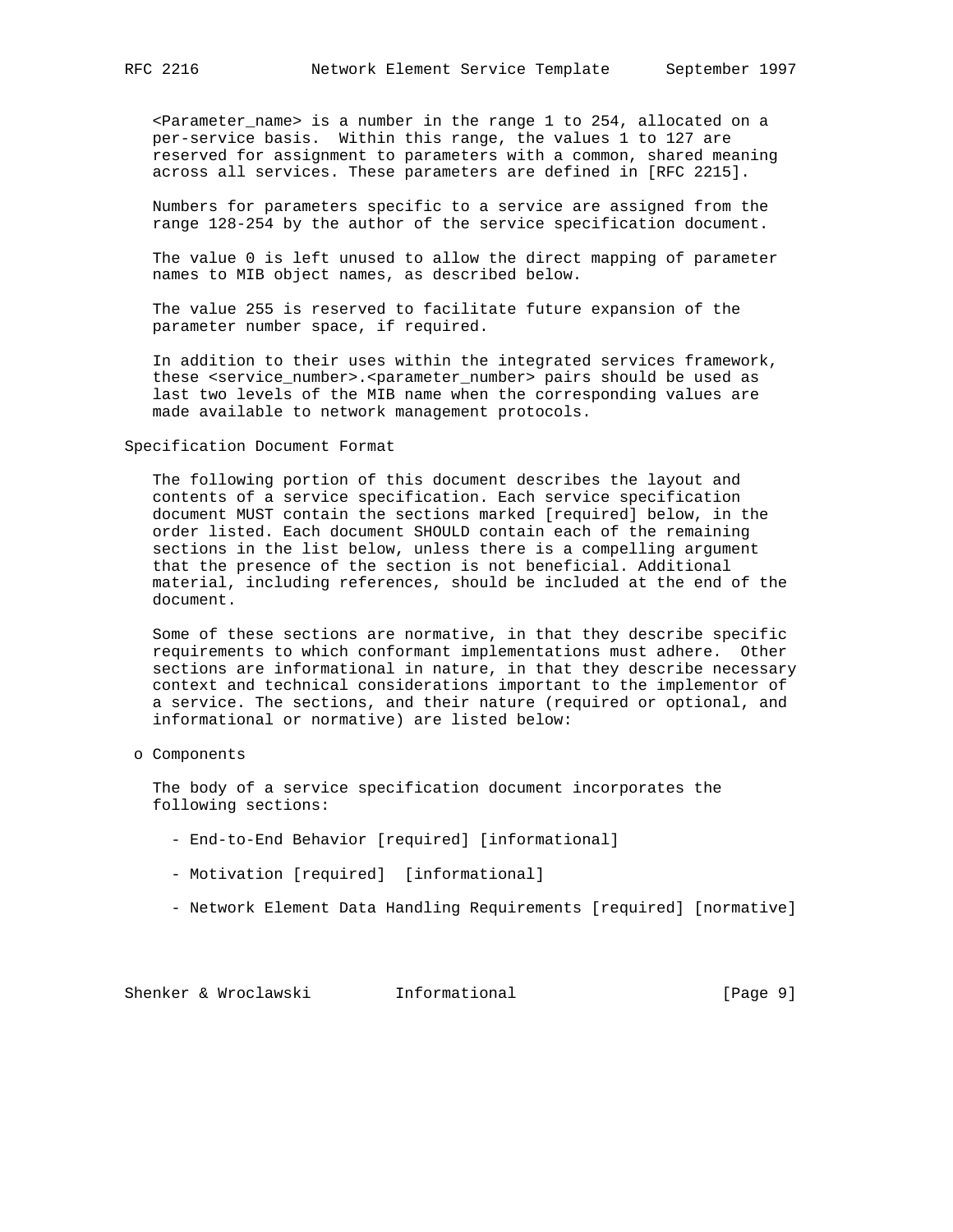- Invocation Information [required] [normative]
- Exported Information [required] [normative]
- Policing [required] [normative]
- Ordering and Merging [required] [normative]
- Guidelines for Implementors [optional] [informational]
- Evaluation Criteria [required] [informational]
- Examples of Implementation [optional] [informational]
- Examples of Use [optional] [informational]

o End-to-end Behavior

 This is a description of the behavior that results if all network elements along the path offer the same service, invoked with a defined set of parameters.

 In private networks it will generally be the case that the required end-to-end behavior is obtained by concatenation of network elements utilizing the same service and making significant use of characterizations.

 In the global Internet, this will not always be true. End-to-end behaviors will frequently be obtained through a concatenation of network elements supporting different services, including in some cases elements which exercise no QoS control at all. Mechanisms to characterize end-to-end behavior in this circumstance are not fully established at this time. Future versions of this document may impose additional requirements on service specifications to facilitate inter-service composition.

This section is for informational purposes only.

o Motivation

 This section discusses why this service is being defined. It describes what kinds of applications might make use of this service, and why this service might be more appropriate for those applications than other possible choices. This section is for informational purposes only.

Shenker & Wroclawski 1nformational [Page 10]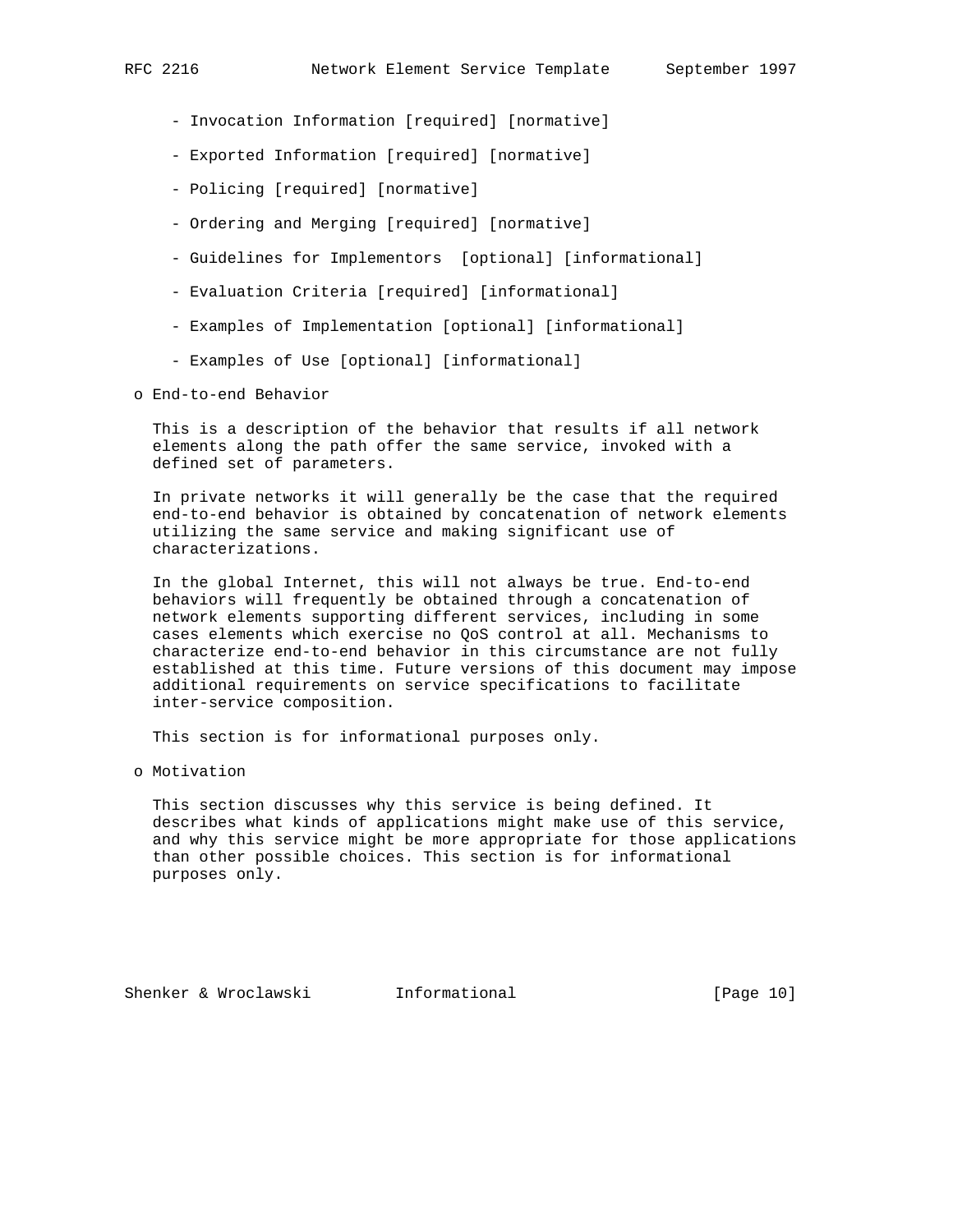### o Network Element Data Handling Requirements

 This section contains a description of the QoS properties seen by data packets processed by a network element using this service. The description must clearly explain what variables are controlled, the degree of control exercised, and what aspects of the service's handling model are fixed or assumed. Examples of degree of control information include "this property must be mathematically assured" and "this property should be met under most conditions". An example of a stated assumption is "this service is assumed to have extremely low packet loss; delay targets must be met using admission control rather than by discarding packets when overloaded".

 Requirements on packet handling SHOULD, when at all possible, be expressed as performance requirements rather than by specifying a a particular packet scheduling algorithm. The performance requirements might, for example, be a specification of the maximal packet delays or the minimal bandwidth share given to a flow.

 This section also specifies actions which the packet handling path is required to take to actively provide feedback to end-nodes about conditions at the network element. Such actions might include explicitly generated congestion feedback, indicated either as bits set in the header of data packets or separate control messages sent.

 When writing this section of the service specification document, the authors' goal should be to specify the required behavior as precisely as necessary while still leaving adequate room for the implementation and architectural tradeoffs appropriate to different circumstances and classes of network elements. Successfully achieving this balance may require some care.

#### o Invocation Information

 This section describes the set of parameters required by a service module to invoke the service, and a description of how the parameter values are used by the service module. For example, a hypothetical "bounded delay" service might be described as accepting a request indicating a delay target for the network element and the set of packets subject to that delay target, and processing packets in the given set with a delay of the target value or less.

 Necessary invocation information for most services can be broken into two parts, the Traffic Specification (TSpec) and the Service Request Specification (RSpec). The TSpec gives characteristics of the data

Shenker & Wroclawski 1nformational [Page 11]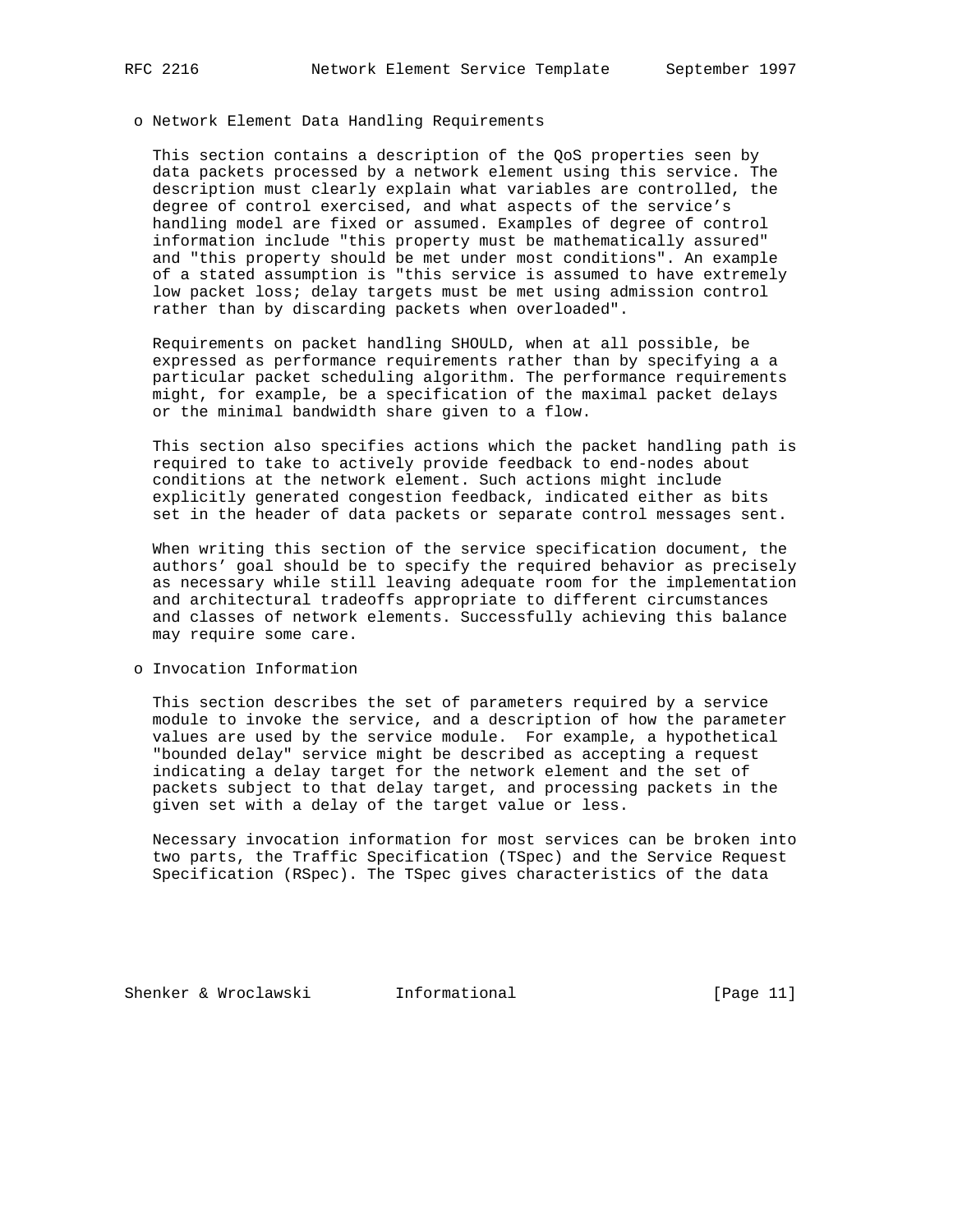traffic to be handled, while the Rspec specifies the properties desired from the service. For example, a service offering a mathematical bound on delay might accept a TSpec giving the traffic flow's bandwidth and burstiness specified as a Token Bucket, and an RSpec giving the maximum tolerable queueing delay.

 A service accepting an invocation request may be thought of as entering into a "contract" to provide the service described by the RSpec as long as the flow's traffic continues to be described by the TSpec. If the flow's traffic pattern falls outside the bounds of the TSpec, the QoS provided to the flow may change. The precise nature of this change is also described by the service specification (see "Policing" below).

 The RSPec and TSpec components of the invocation information should be specified separately and independently, as they will often be generated by different elements of the internetwork

 All quantitative information specifications in this section should follow the guidelines given in the Data Formats section of this document, above.

o Exported Information and Characterization Parameters

 This section describes information which must be collected and exported by the service module. Exported information is available to other modules of the network element, and by extension to setup protocols, routing protocols, network management tools, and the like.

 Information exported by service modules may be used in several ways. For example, quantities such as the amount of link bandwidth dedicated to the service and the set of data flows currently receiving the service are appropriate pieces of information to make available as network management variables.

 A service definition may identify a particular subset of the information exported by a service module as characterization parameters. These characterization parameters may be used to compute or estimate the end-to-end behavior of a data flow traversing a concatenation of network service elements. They may also be used to characterize portions of the path for use by network elements (e.g., in computing the buffer necessary, an element may need to know something about the service characteristics of the upstream portion of the path). A service which defines characterization parameters also specifies the characterizations they are used to generate and the composition functions used to generate the characterizations.

Shenker & Wroclawski 1nformational [Page 12]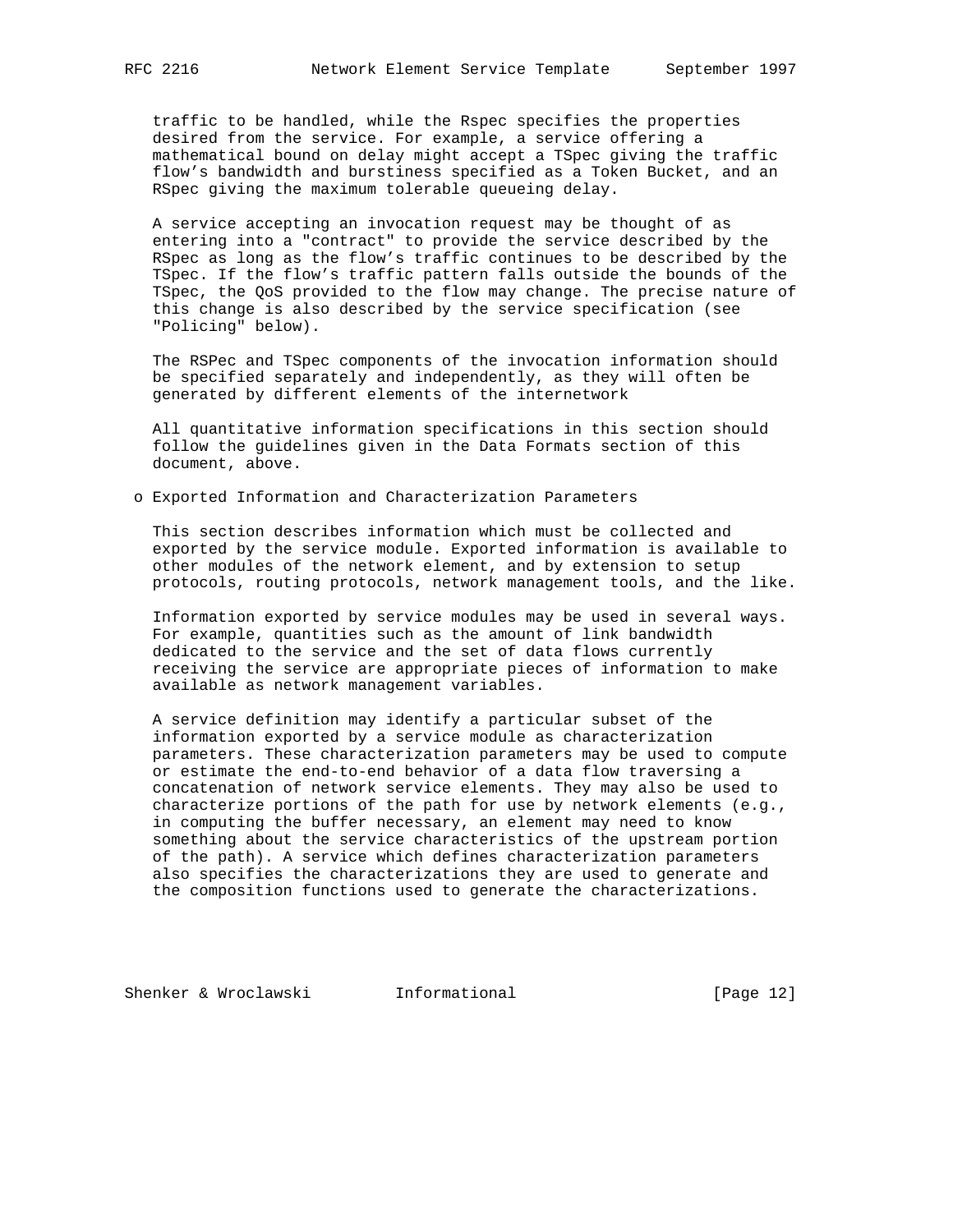NOTE: Characterization parameters are identified as such by virtue of being the inputs to a service's defined composition functions. Because characterization parameters are part of a service's overall exported data set, they are also available to other functions, such as network management. The discussion below relates solely to their use as characterization parameters, and is not intended to limit other uses.

 Characterization parameters may be relatively static quantities, such as the bandwidth available on a specific link, or relatively dynamic quantities, such as a running estimation of current packet delay.

 Support for a service's defined characterization parameters is mandatory. Any network element offering this service must be able to measure, compute, or, if allowed by the specification, estimate the service's characterization parameters. Service designers are encouraged to understand the implications of specifying characterization parameters for a service, particularly with respect to not unduly restricting the choice of hardware and software architectures used to implement the network element.

 Characterization parameters are used by composing the values exported by each network element along a data flow's path according to a composition rule. For each parameter or set of parameters used to develop a characterization, the service specification must specify the composition rule to be used. These composition rules should result in characterizations that are independent of the order in which the element are composed; commutativity and associativity are sufficient but not necessary conditions for this.

 Characterization parameters are available through a general interface, and are provided in response to a request from some other module, such as a setup protocol or the routing protocol. The question of exactly how, or if, a specific protocol (e.g., RSVP) uses characterization parameters to generate characterizations is described in the specification of that specific protocol.

 The correct use of characterization parameters supplied by service modules is a function of the setup, routing, or management protocol controlling the module. There is no absolute guarantee that characterizations will be available to end-nodes desiring to use a

 QoS control service. Service designers targeting services for the global Internet may wish to ensure that a service is useful even in the absence of characterizations, and to exhibit such uses in the "Examples" sections of the service description document.

Shenker & Wroclawski 1nformational [Page 13]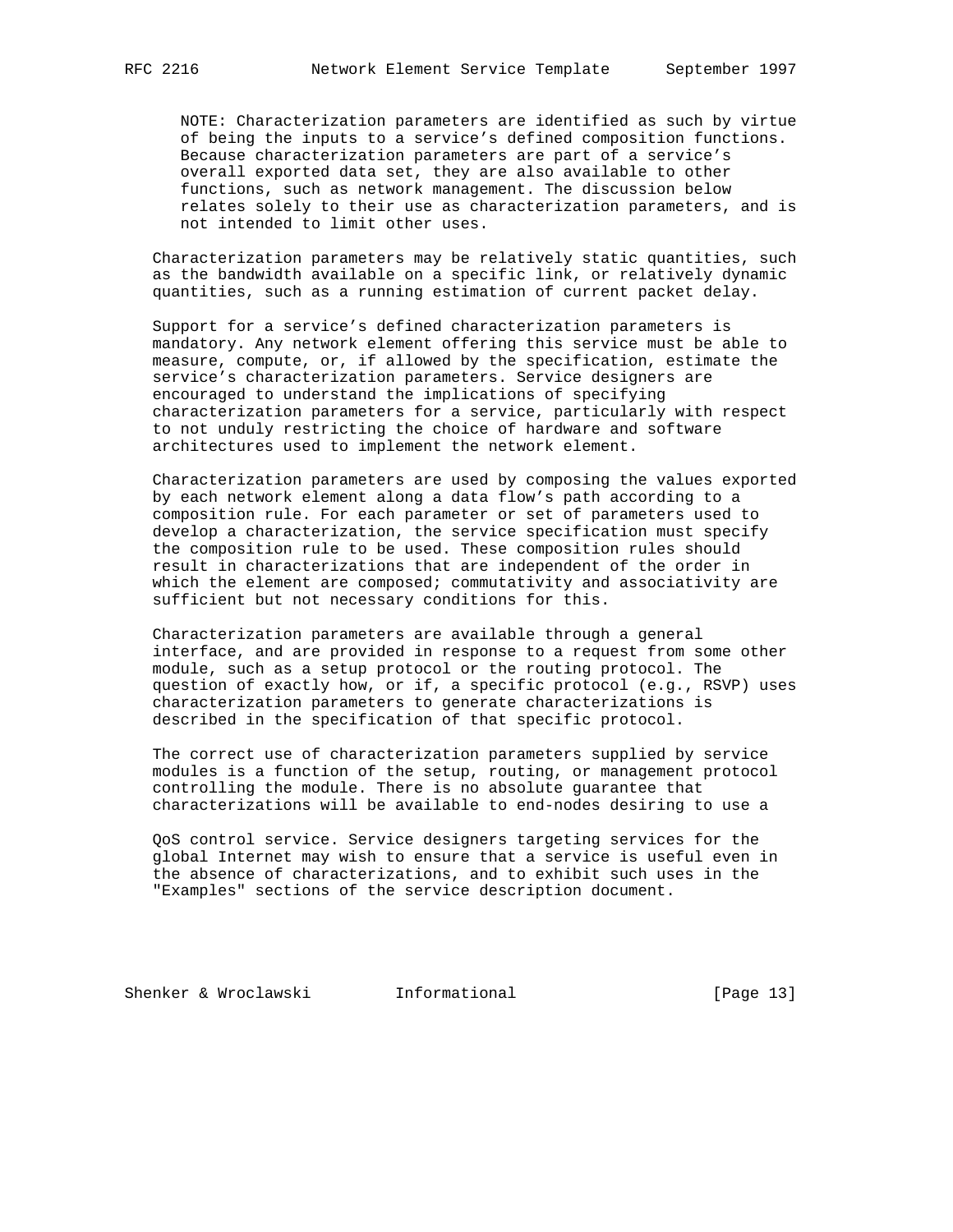Conversely, the availability of characterizations may be mandatory in certain circumstances, particularly for private IP networks providing tightly controlled qualities of service for specific applications. Service designers targeting this environment should particularly ensure that the service provides adequate characterization parameters and composition functions to meet the needs of target audiences. It may be appropriate to specify the same basic service with additional characterizations for meeting specific requirements beyond those of the global Internet.

 Some useful "general" characterization parameters and corresponding composition rules are not associated with any specific service. These include the speed-of-light latency of communication links and available link bandwidth. These general characterization parameters are defined in [RFC 2215].

 Although every conformant implementation of a service is required to provide that service's characterization parameters, it is still possible that the desired characterization parameters will not be available for composition at all network elements in a path. This situation may arise when different network element services are used at different points in the end-to-end path, as may be required in a heterogeneous internetworking environment. For this reason, characterization parameters and composition function results conceptually include a "validity flag". A network element which is unable to provide the characterization parameter must set this flag, and otherwise leave parameter or composed value unchanged. Once set, the flag is preserved by the composition function, and serves as an indicator of the validity of the data when the final composed result is delivered to its destination.

 Protocols which transport characterization parameters and composition data must define and support a concrete representation for this validity flag, as well as for the characterization parameters themselves.

 NOTE: This service specification template does not allow a service definition to \*require\* that a setup or invocation mechanism used with the service perform any function other than transport of invocation parameters to the network elements and signalling of errors generated by the network elements to the end nodes. A notable example of this is that service specification documents may not require or assume that characterizations defined in the specification are actually computed or presented to the end nodes.

 That point notwithstanding, the practical usefulness of a specific service may be highly dependent on the presence of some additional behavior in the networked system, such as the computation and

Shenker & Wroclawski **Informational** [Page 14]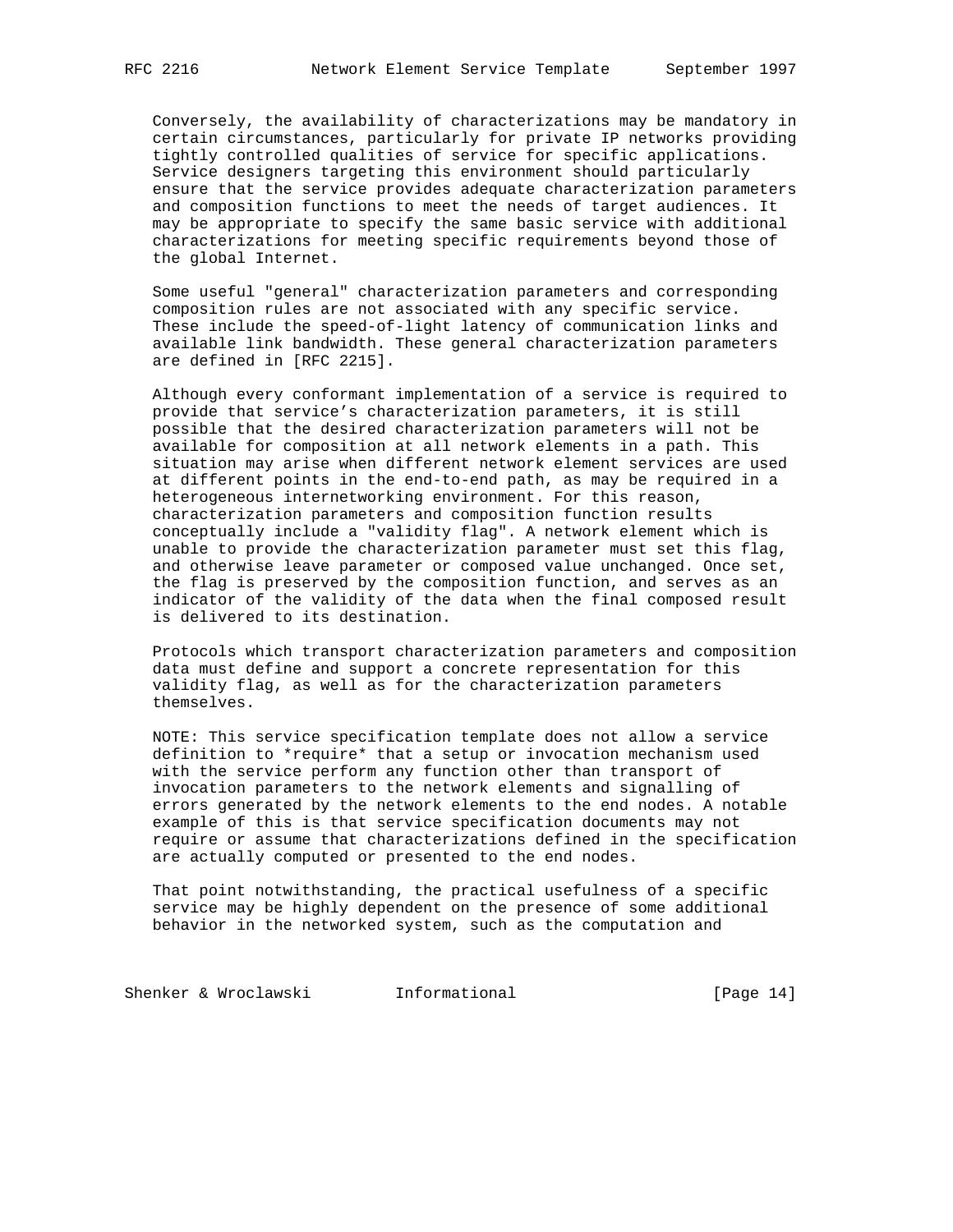presentation of characterizations to end-nodes or the reliable assurance that every network element in the path from sender to receivers supports the given service. Service specification authors are strongly encouraged to clearly explain the situation of their service in this regard. Statements such as:

 The characterizations defined by this service serve as useful hints to the application. However, the service is specifically intended to be useful even if characterizations are not available.

or

 The usefulness of this service depends strongly on the delivery of both characterizations and the knowledge that all network elements on the path support the service. Requests for this service when characterizations are not available are likely to lead to incorrect or misleading results.

 are appropriate. It may also be useful to consider this point in the "Examples of Use" section described below.

 NOTE: The possibility of modifying the overall architecture to provide information about the invoking protocol in a service request, and to allow a service to require that the invocation protocol support specific additional functionality, is an area of active study.

## o Policing

 This portion of the service description describes the nature of policing used to enforce adherence to a flow's Traffic Specification. The specification document must specify the following points

 - Expected policing action. This is the action taken when packets not conforming to the TSpec are detected. Example actions include relegating nonconforming packets to best effort, immediately dropping nonconforming packets, delaying these packets until they once again "fit" into the TSpec, or "marking" nonconforming packets in some way.

 - Legality of alternative policing actions. The section must specify whether actions not specifically mentioned in specification's description of policing behavior are legal. For example, a service description which specifies that nonconforming packets are to be dropped should state whether an alternate action, such as delaying these packets, is acceptable.

Shenker & Wroclawski 1nformational [Page 15]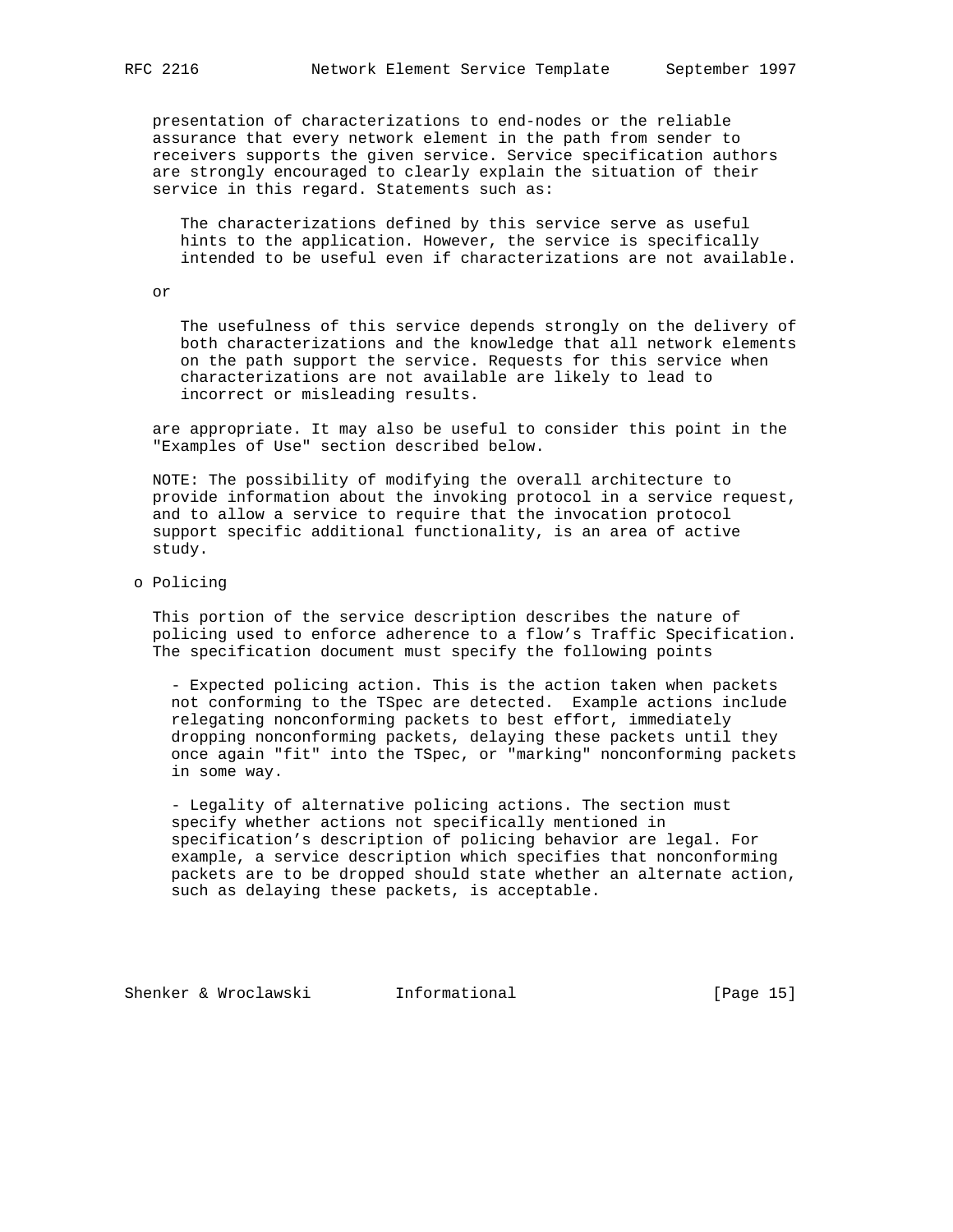- Location of policing actions in the internetwork. The description of policing must specify where that policing is done. Possibilities include "at the edges of the network only", "at every hop", "heterogeneous branch points" (points where the branches of a multicast tree converge and have different TSpecs reserved downstream), and "source merge points" (points where multiple data streams covered by a single resource reservation converge). The specification should clearly state requirements about topology information (for example "this is an edge node" or "this is a source merge point") which must be available from the setup protocol or another source.

 In this section the specification should also specify the legality of policing at additional points in the network, beyond those listed above. This is important due to technical effects such as are described in the next paragraph.

 Applicable additional technical considerations. If policing of data flows is required or legal at points other than the flow's first entry into the network, the service definition should describe any additional technical considerations which affect the design of such policing. For example, many potential services will allow a data flow to become more bursty as it progresses through the network. If such a service allows policing at points other than the network edge, the traffic specification describing the flow will have to be modified from that given by the application to the network to account for this growing burstiness. Otherwise, it is likely that the flow will be overpoliced, with packets being penalized unnecessarily.

o Ordering and Merging

 Ordering and merging come into play when a network element receives several invocation requests covering the same data flow. As examples, this could occur if several receivers of a multicast data flow requested QoS services for that flow using the RSVP setup protocol, or if a flow was subject to both a statically installed permanent invocation request and a dynamic request from a resource setup protocol.

 In this situation the service module must be able to answer questions about the ordering between different invocation requests, and must be able to generate a single new invocation request which meets the semantics of the setup protocol and the requirements of all the original requesters. Operationally, this is achieved by having the invoking protocol ask the service module, given a set of invocation requests I1...In, to compute a new request which results in the desired behavior.

Shenker & Wroclawski **Informational** [Page 16]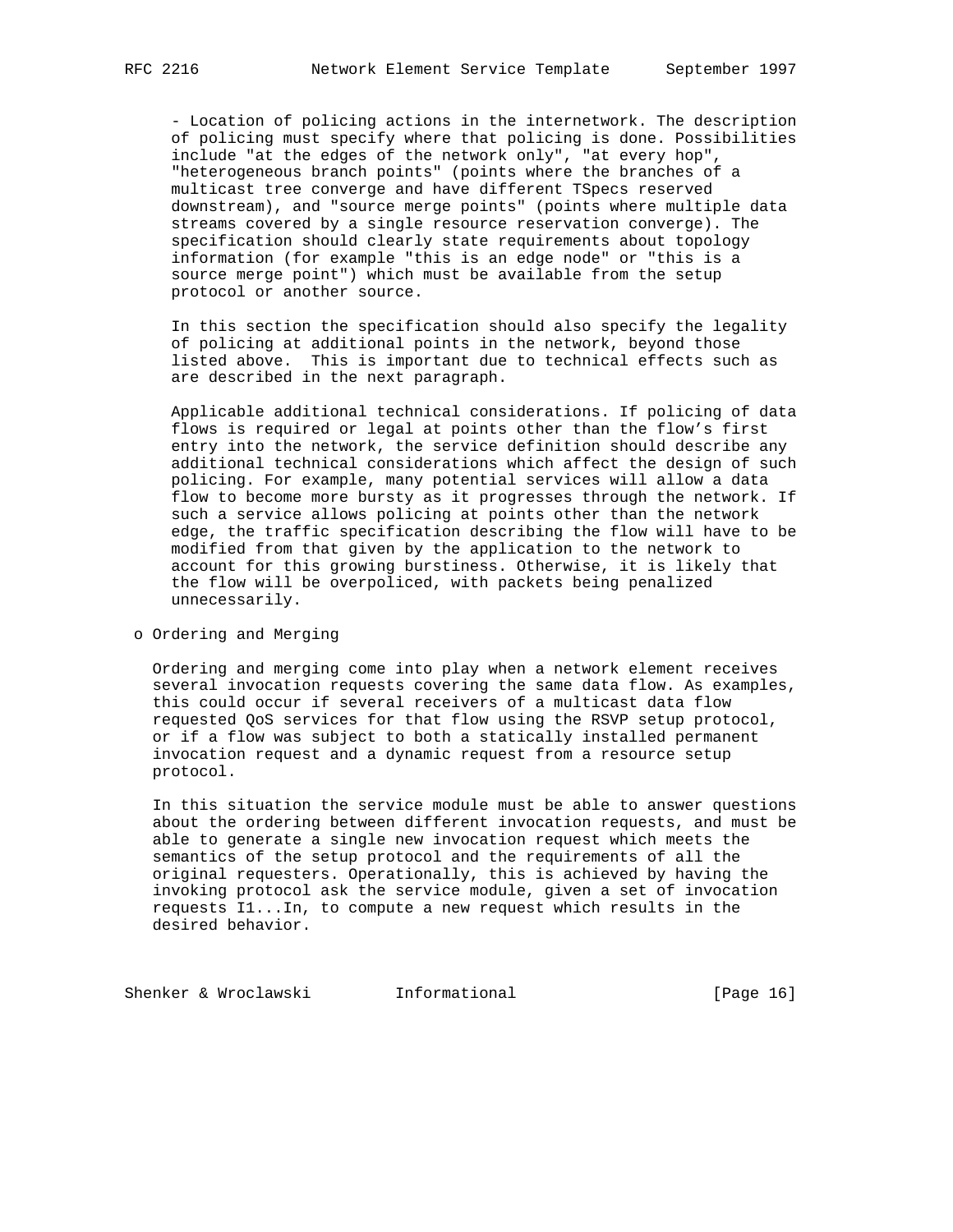Five operations must be defined in this section. These are:

 - Ordering. The section must define an ordering relationship between the service's TSpecs and RSpecs. This may be a partial ordering, in that some TSpecs or RSpecs may be unordered with respect to each other.

 - Summation. This function computes an invocation request which represents the sum of N input invocation requests. Typically this function is used to compute the size of a service request adequate for a shared reservation for N different flows. It is desirable but not required that this function compute the "least possible sum".

 - Minimum. This function computes the minimum of two TSpecs. Typically this function is used to compute the TSpec for an actual service invocation given a target TSpec for the service request and a TSpec for the flow's actual traffic pattern. The minimum function must compute the smallest TSpec adequate to describe the minimum of the requested TSpec and the flow's actual traffic.

 - RSVP-Merge function. This function computes the invocation request used to request service at an RSVP [RFC 2205] merge point. The function must a) compute an appropriate invocation request for a set of downstream reservations being merged, and b) generate appropriate reservation parameters to be passed upstream by RSVP. This function is described further below and in [RFC 2210].

 - Least Common Request function. This function computes an invocation request sufficient to provide service at least equivalent to any one of the original requests passed to the function. This function differs from the RSVP-merge function in that it simply computes an upper bound. It does not need to compute new invocation parameters to be passed upstream by RSVP and cannot utilize the second option discussed in "Notes on RSVP Merging" below.

oo Notes on Ordering

 Typically the ordering relation will be described separately for the service's TSpec and RSpec. An invocation request is ordered with respect to another if and only if both its TSpec and its RSpec are similarly ordered with respect to each other.

 For TSpecs, the basic ordering relation is well defined. TSpec A is substitutable for TSpec B if and only any flow that is compliant with TSpec B is also compliant with TSpec A. The service specification must explain how to compare two TSpecs to determine whether this is true.

Shenker & Wroclawski **Informational** [Page 17]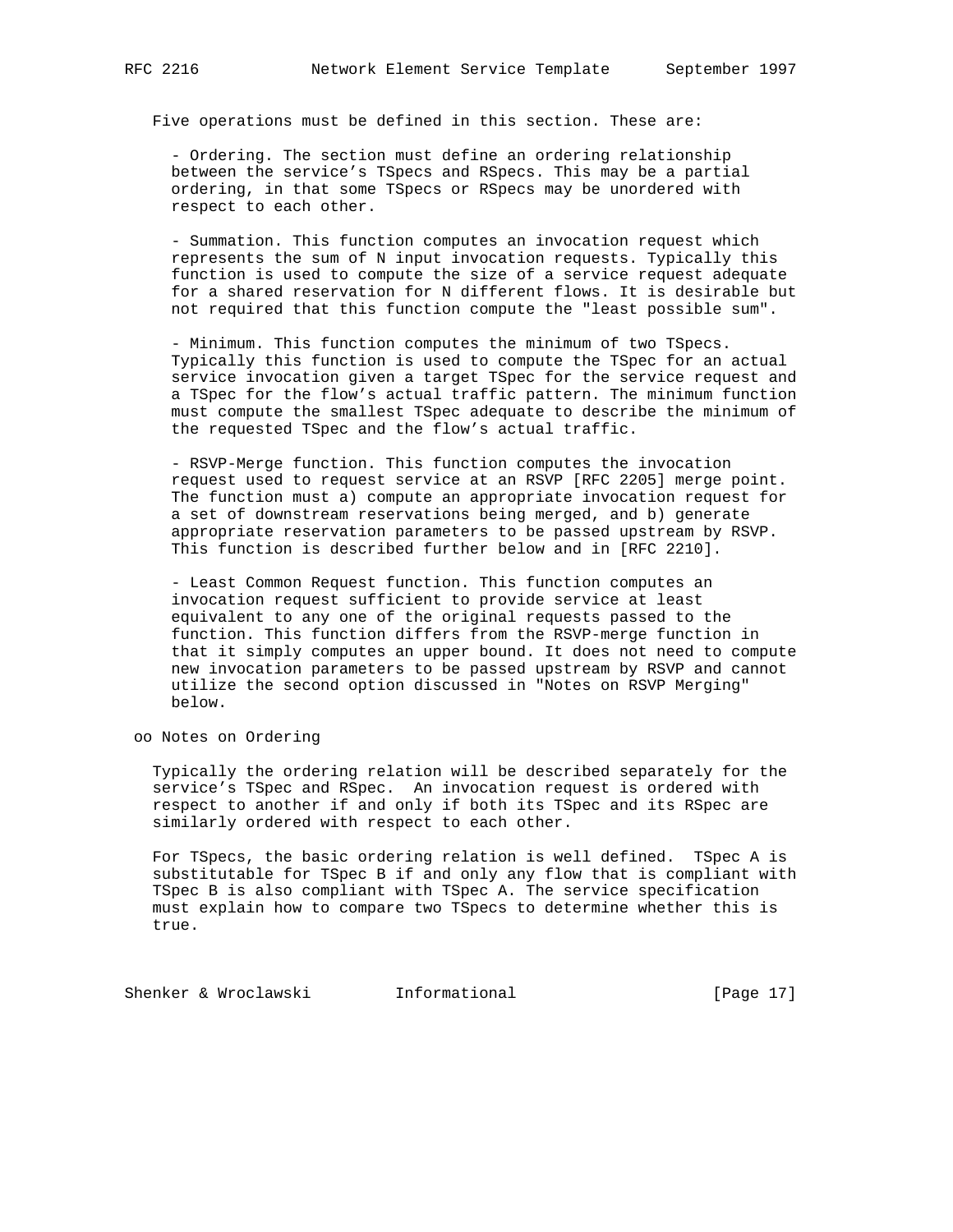For RSpecs, the ordering relation is dependent on the service. RSpec A is substitutable for RSpec B if the quality of service invoked by RSpec A is at least as good as the quality of service invoked by RSpec B. Since there is no precise mathematical description of "goodness" of quality of service, these ordering relations must be spelled out explicitly in the service description.

oo Notes on RSVP Merging

 The purpose of the RSVP merging function is to compute an invocation request which will provide service to the merged flow at least equivalent to that which any of the original requests would obtain for its corresponding unmerged flow. This equivalence may be obtained in two ways

 1) The merged request may be computed as an upper bound on the set of original (unmerged) invocation requests. In this case, the service offered by the merged request to any particular traffic flow is identical to that offered by the largest unmerged request, by definition.

 2) The merged request may be computed as a value smaller than the upper bound on the set of original requests, but the results passed upstream may restrict the traffic sources to behavior which makes the merged and unmerged requests behave identically.

 Note that the merging rules for a particular service may apply either option 1 or option 2 to the different components of a TSpec, as appropriate. The decision is typically made as follows:

 When a downstream service module instance can tolerate a flow which exceeds the parameter, the upper bound should be used. For example, if the service supports policing to protect itself against excess traffic, the traffic rate supported by a merged reservation might be an upper bound across the traffic rates supported by each unmerged reservation. The effect of this will be to install the merged reservation at the local node and to inform each traffic source of the largest traffic rate protected by reservation along any \*one\* distribution path from the source to a receiver.

 When a downstream service module instance will not function properly if the parameter is exceeded, the merged function should select the least agressive value of the parameter to install and pass upstream. In this case, the traffic sources will be informed of a parameter value which is appropriate for \*all\* distribution paths traversed by the traffic flow. For example, services which can handle packets of only limited size can incorporate packet size in the TSpec, and treat the parmeter as described in option 2. The

Shenker & Wroclawski **Informational** [Page 18]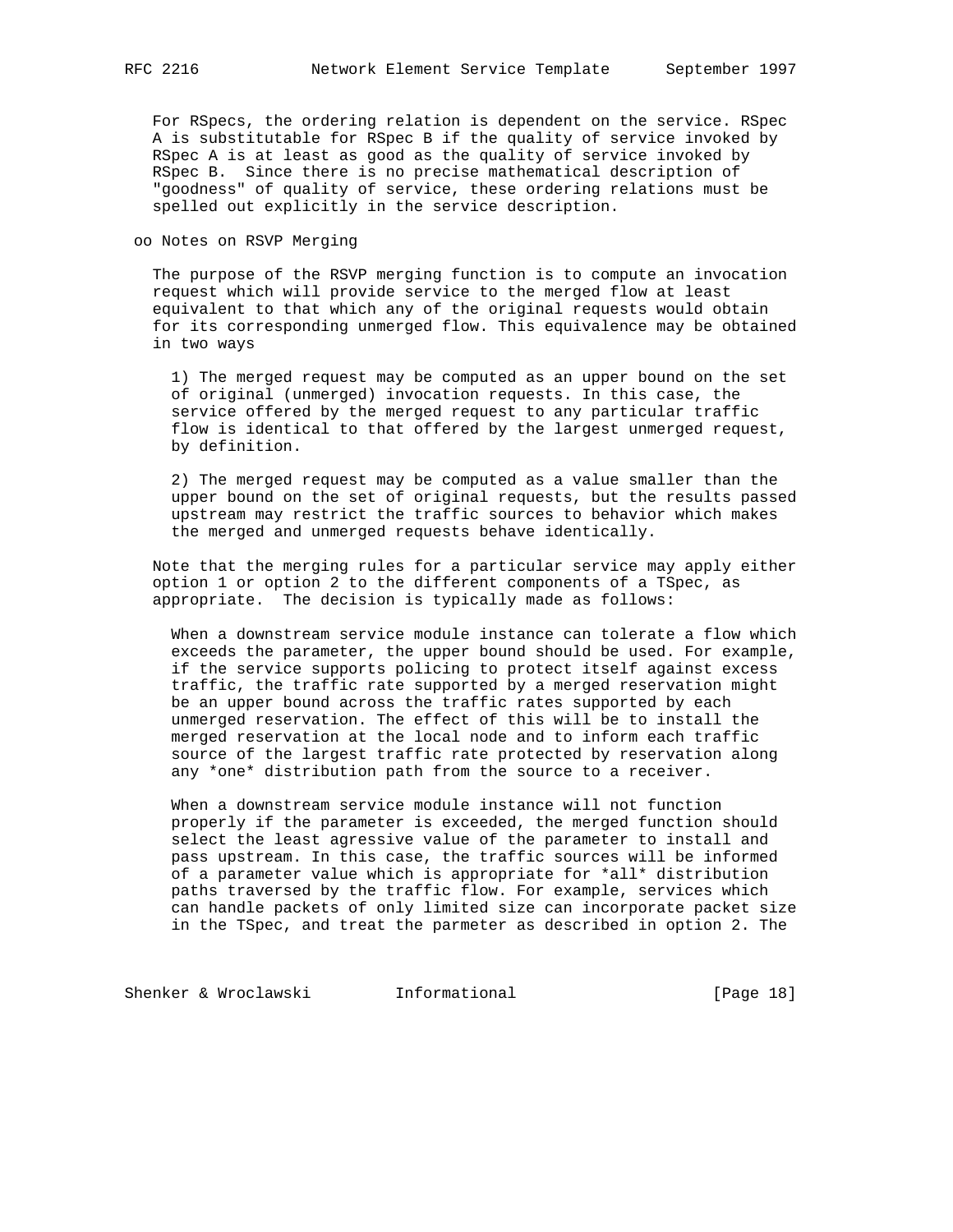effect of this will be to limit packet sizes in the flow to those which can be handled by every instance of the service along the flow's path.

 This merging calculation must be performed by the service module because it is specific to a particular service.

oo Notes on Calculating Upper Bounds

 Both the RSVP-Merge function and the Least Common Request function may make use of calculated upper bounds on TSpec and RSpec parameters.

 The calculated upper bound need not be a least upper bound, nor do the various network elements along the path need to all use the same choice of upper bound. Any selection of invocation parameters Iu is compliant as long as it substitutable for each of the parameters I1...In from which it is calculated. Intuitively, one set of parameters is substitutable for another if the resulting quality of service is at least as desirable to all applications. A precise definition of this "substitutable for" function; the ordering relation, must be specified in the service definition. (It may be specified as the empty set, in which case merging of dissimilar requests will not be allowed). If the ordering function specified in this section gives a partial order (if it is possible for two RSpecs or TSpecs to be unordered), then a separate upper bound computation for the parmeter must be given as well.

oo Notes on Service Substitution

 This portion of the service description may also note any relationships with other services which are strictly ordered with respect to the service being defined. Two services A and B are strictly ordered if it is always possible to substitute service B for the service A given a set of invocation parameters for service A. This ordering information may be used to allow network elements which provide service B to respond to requests for service A, even if the element does not provide service A directly. If the service specification describes such an inter-service ordering, it MUST also include a description of the invocation parameter mapping function for that ordering.

 Substitution of of one service for another in cases where they are not strictly ordered is currently not supported. A future version of this document may augment the service specification format to support this capability.

Shenker & Wroclawski **Informational** [Page 19]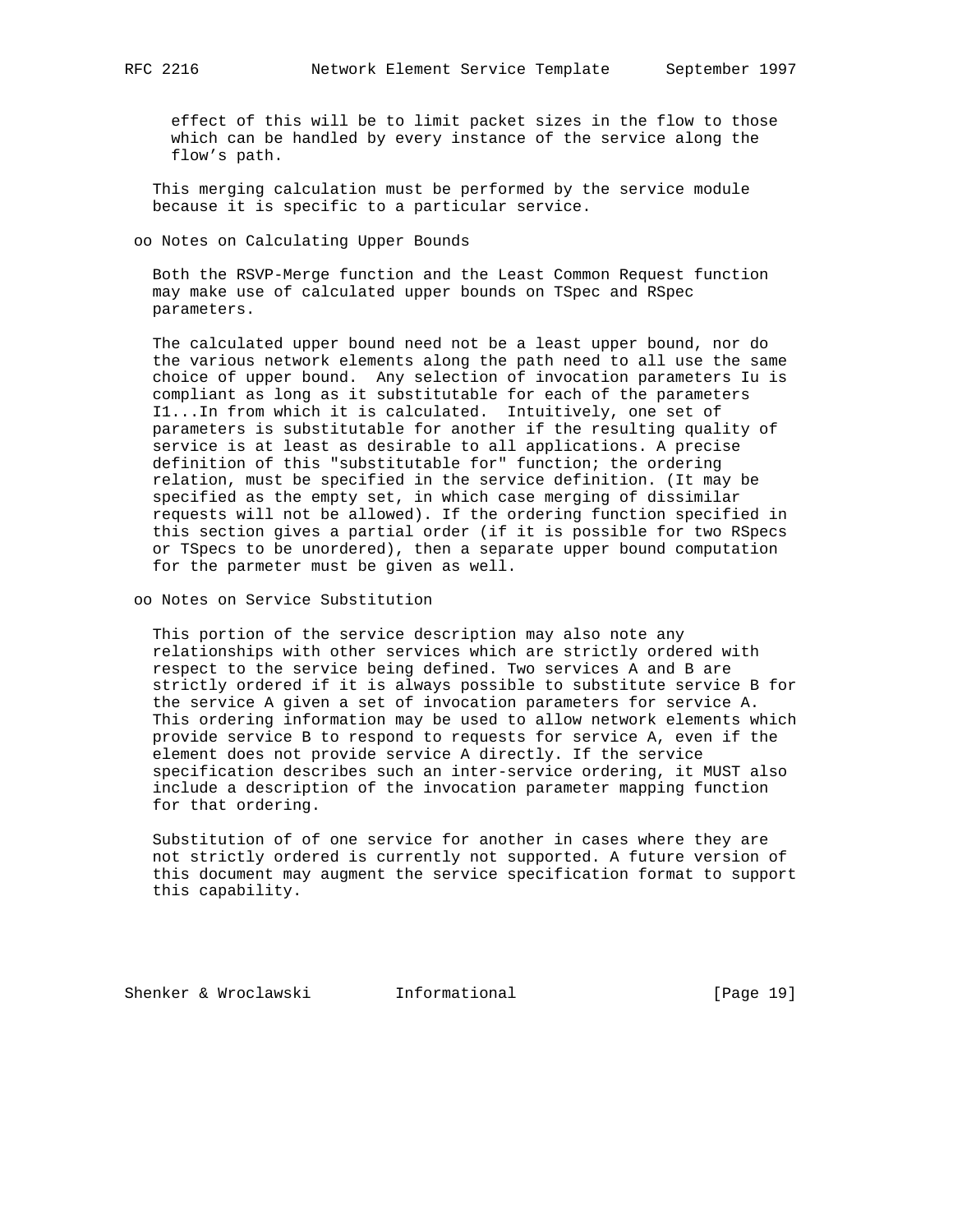## o Guidelines for Implementors

 Many services may be defined in a manner which allows the range of behavior of a compliant network element to be rather broad. This section should provide some guidance as to what range of behaviors the author of the service specification expects the community to desire in their implementations. Because these guidelines depend on such imprecise and undefinable notions at "typical loads", these guidelines cannot be incorporated as part of a strict compliance test. Instead, they are for informational purposes only.

# o Evaluation Criteria

 Specific functional behaviors required of an implementation for conformance to a service specification is detailed in the previous sections. However, the service specifications are intended to allow a wide range of implementations, and these implementations will differ in performance. This section describes tests that can be used to evaluate a network element's implementation of a given service.

 Implementors of service modules face a number of tradeoffs, and it is unlikely that a single implementation would be considered "best" under all circumstances. For instance, given the same service specification, an implementation appropriate for a low-speed link might target extremely high link utilization, while a different implementation might attempt to reduce non-loaded packet forwarding delay to the minimum at the expense of somewhat lower utilization of the link. The intention of the tests specified in this section should be to probe the tradeoffs made by the implementation designer, and to provide metrics useful to guide the customer's choice of an appropriate implementation for her needs.

 The tests specified in this section should be designed to operate on a single network element in isolation. This enables their use in a comparative rating system for QoS-aware network elements. In production networks, users will be more concerned with the end-to-end behavior obtained, which will depend not just on the particular network elements selected, but also on other factors such as the setup protocol and the bandwidth of the links. Some user-relevant performance factors are the rate of admission control rejections, the range of services offered, and the packet delay and drop rates in the various service classes. The form of any standardized end-to-end metrics and measurement tools for integrated service internetworks is not specified by this document or by service specification document which follow the format given here.

This section is for informational purposes only.

Shenker & Wroclawski **Informational** [Page 20]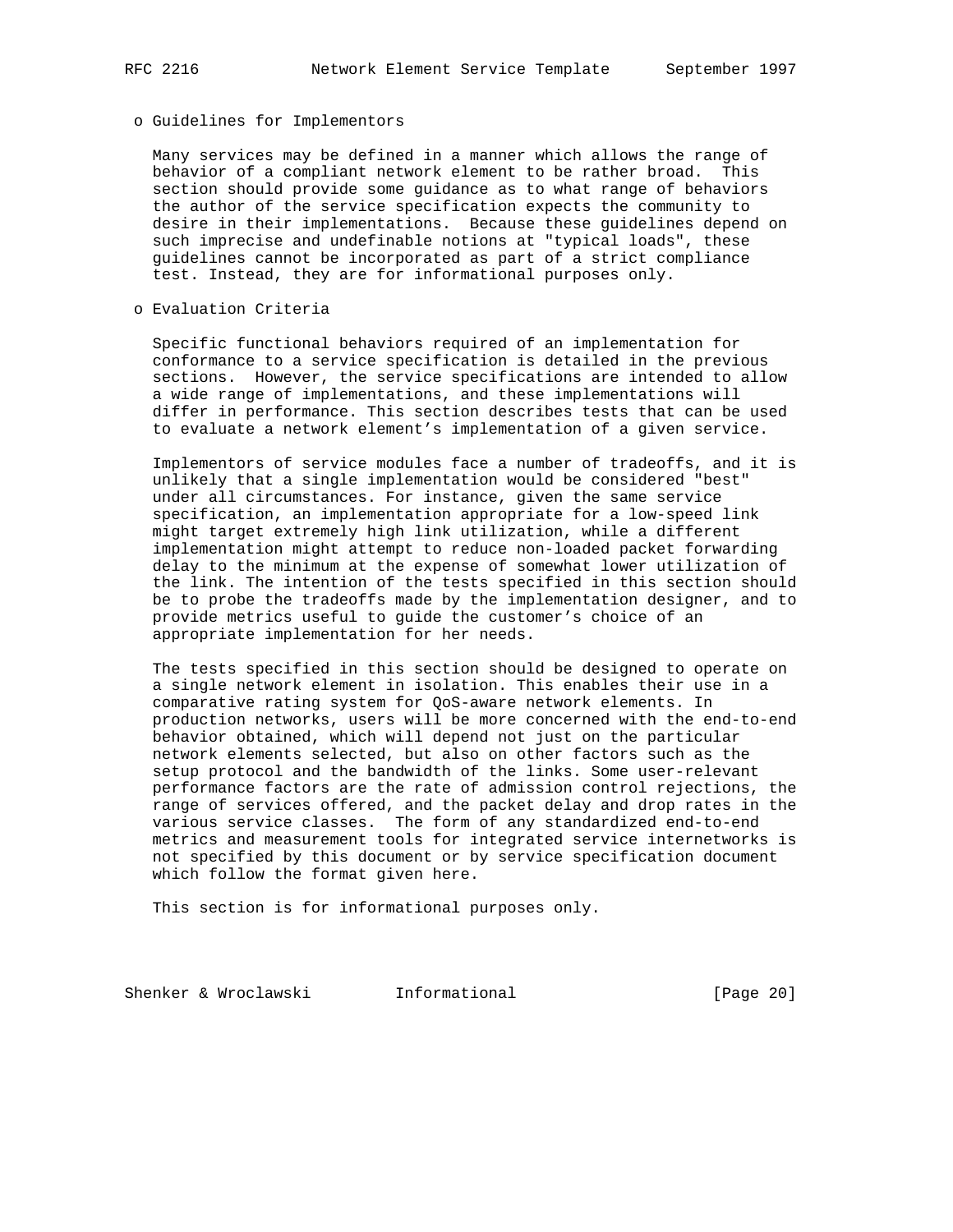o Examples of Implementation

 This section describes example instantiations of the service. Often these will just be references to the literature, or brief sketches of how the service could be implemented. The purposes of the section are to to provide a more concrete sense of the service being specified and to provide pointers and hints to aid the implementor. However, the descriptions in this section are specifically not intended to exclude other implementation strategies.

This section is for informational purposes only.

o Examples of Use

 In order to provide more a more concrete sense of how this service might be used, this section describes some example uses of the service, for informational purposes only. The examples here are not meant to be exhaustive, and do not exclude in any way other uses of the service.

This section is for informational purposes only.

Security Considerations

Security considerations are not discussed in this memo.

References

 [PARTRIDGE] C. Partridge, Gigabit Networking, Addison Wesley Publishers (1994).

 [RFC 2215] Shenker, S., and J. Wroclawski, "General Characterization Parameters for Integrated Service Network Elements", RFC 2215, September 1997.

 [RFC 2205] Braden, R., Ed., et. al., "Resource Reservation Protocol (RSVP) - Version 1 Functional Specification", RFC 2205, September 1997.

 [RFC 2212] Shenker, S., Partridge, C., and R. Guerin, "Specification of Guaranteed Quality of Service", RFC 2212, September 1997.

 [RFC 2211] Wroclawski, J., "Specification of the Controlled Load Quality of Service", RFC 2211, September 1997.

 [RFC 1819] Delgrossi, L., and L. Berger, Editors, "Internet Stream Protocol Version 2 (ST2) Protocol Specification - Version ST2+", RFC 1819, August 1995.

Shenker & Wroclawski 1nformational [Page 21]